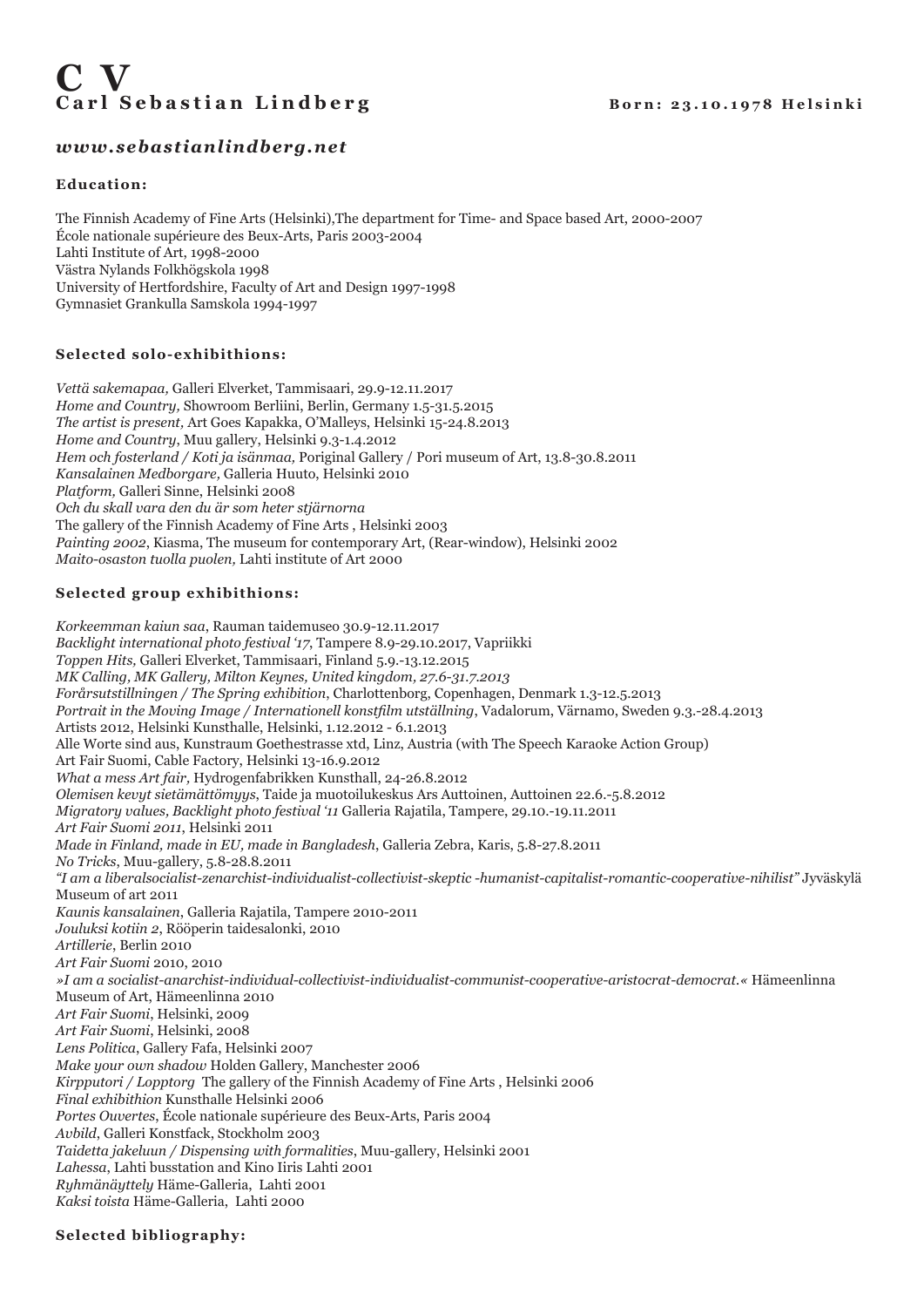*Taiteella kansallisuus rakentuu ja natisee*, Pessi Rautio, Taide 5/2017 *Kansalliset symbolit uuteen kuosiin*, Maarit Anttila, Länsi-Suomi 30.9.2017 *Rauman taidemuseon näytely on elähdyttävä sikermä näkökulmia Suomeen*, Niilo Rinne, Satakunnan kansa 3.10.2017 *Juhla-Suomen nurjalla puolella*, Sini Kuvaja, Satakunnan kansa 29.9.2017 *Perspektivet gör historien på Elverket*, Elsa Kemppainen, Västra Nyland 25.9.2017 *Ishockeyguld och Hitlerhälsningar på Galleri Elverket i Ekenäs*, Nicole Hjelt, Yle Västra Nyland 24.9.2017 *Puhekaraokessa yritetään etsiä toivoa*, HS Metro, 9.12.2016 Haastattelu, Efter Nio, FST5, 26.9.2016 *Håll ett tal på H2ö-festivalen!*, Johanna Ventus, Yle Åboland, 22.7.2016 *Peter Lüttge vs. Joseph Goebbels*, Peter Lüttge, Yle kultur, 19.2.2016 Haastattelu, Myteriet, My Tengström, radio X3m 8.12.2015 *Samlingspartister höll kommunisttal*, Lucas Dahlström, Radio Vega, 2.12.2015 *Carl Sebastian Lindberg: Puhekaraokea poliitikkojen malliin*, Anna von Herzen, Helsingin Sanomat, 17.4.2015 Interview, Kollektivet, FST fem 7.3.2014 Interview, Yle X viikonloppu 20.9.2013 Interview, Radio Vega, Morgonöppet 15.8.2013 *Autobotti ja ihmisen osa*, Timo Bredenberg, Voima, 8.12.2012 *Kokoomuksen risteilyllä erilainen karaoke,* Mika Lehto, Ilta-Sanomat (webversion) 30.9.2012 *Puhekaraokessa puhkeaa kupla,* Antti Järvi Helsingin Sanomat 1.5.2012 Ringvaade, reportage, ETV 26.4.2012 *Krig och Fred,* Marina Wallman HBL 19.4.2012 *Vanligt med hitlerhälsning,* Endel Kingo, HBL 17.4.2012 *Helsinki and the third reich,* Jenna Jauhiainen, mustekala.info, 15.4.2012 *Hakkorsflaggan inget kriminellt,* Jutta Zilliacus, HBL 7.4.2012 *Tyska skolan var inte fri från nazism,* Carl Sebastian Lindberg, HBL 1.4.2012 *Inget Heil Hitler i Tyska skolan,* Jutta Zilliacus, HBL 28.3.2012 *Kärleken till fosterlandet,* Synnöve Rabb, HBL 24.3.2012 *Nationell stolthet,* Synnöve Rabb, HBL 24.3.2012 *Hakaristi helsikiläiskoulussa,* Kai Hirvasnoro, Kansan uutiset*,* 23.3.2012 *Kulturtimmen,* interview, Alexandra Häggman, Yle Radio Vega*,* 8.3.2012 *Kantonin kaunein asia on McDonalds*, Sami Sjöberg, Aamulehti 12.11.2011 Kulttuurivartti, interview, Radio Rondo 7.11.2011 *Pohjola maalauksissa ja mielessä*, Hanna-Riikka Kuisma, Satakunnan kansa 27.8..2011 *Kannanottoja sotakokemuksiin ja halpatyövoimaan*, Etelä-uusimaa, 21.8.2011 *Hem och fosterland*, Marit Lundström, Västra Nyland 17.8.2011 *Kuvia läheltä ja kaukaa*, Laura Salama, Länsi uusimaa 11.8.2011 *Puhekaraokessa voi testata taitonsa*, Yle Keskisuomi 17.2.2011 *Puoluepolitiikka ei kiinnosta taiteilijoita*, Anssi Koskinen, FNB 15.2.2011, published in among others: Lapin Kansa, Hämeen Sanomat, Suomenmaa, Etelä-Suomen sanomat *Ristinolla ja karaoke kutsuvat*, Hämeen sanomat 11.2.2010 *Kuva kiertää*, Juha Paaso, Radio Häme 12.2.2010 *Våldskultur ur konstens synvinkel*, Janne Wass, Ny Tid 5.2.2010 Artist of the month in the Tv-show Neon, Yle tv2 and Fst autumn 2006 (appeared in 5 programmes) *Den gåtfulla andra*, Bianca Gräsbeck, Ny Tid 44/2003 Artur, Patsy Nakell, Fst 2001

### **Tv-screenings / Radio:**

"Platform" , Avaruusromua, Yle 1, 6.2.2011 "En komiker" , Yle Tv2 31.10.2005 (rerun 2005 and 26.3.2007) "En polis" Fst 4.12.2005 and Yle Tv2 5.12.2005 (with rerun)

**Events** (with The Speech Karaoke Action Group)**:**

- Speech Karaoke, Jättömaa-festivaali 2016
- Speech Karaoke, H2Ö-festivaali 2016
- Speech Karaoke, The Sportsman Pub, Bangkok, Thailand 8.1.2016
- Speech Karaoke, Karaokebaari Laila, The Seminar of the Kalevala foundation, 29.10.2015
- Speech Karaoke, Galleri Elverket, Tammisaari 11.9.2015
- Speech Karaoke, Stage Theatre festival, Helsinki 22.8.2015
- Speech Karaoke, Cultural centre Caisa, Helsinki 21.11-6.12.2014
- Speech Karaoke, Mama, Zagreb 8.9.2014
- Speech Karaoke, Helsinki City Hall 21.8.2014
- Speech Karaoke, International Film Festival Rotterdam 26-29.1.2014
- Speech Karaoke, Art Häme, Riihimäki 21.10.2013
- Speech Karaoke, Masque International Mask Theatre Festival, Helsinki 19.10.2013
- Speech Karaoke, Love and anarchy filmfestival, Helsinki 23.9.2013
- Speech Karaoke, Kunstraum Goethestrasse xtd, Linz, Austria 13.12.2012
- Speech Karaoke, Doclounge, 1.11.2012 Helsinki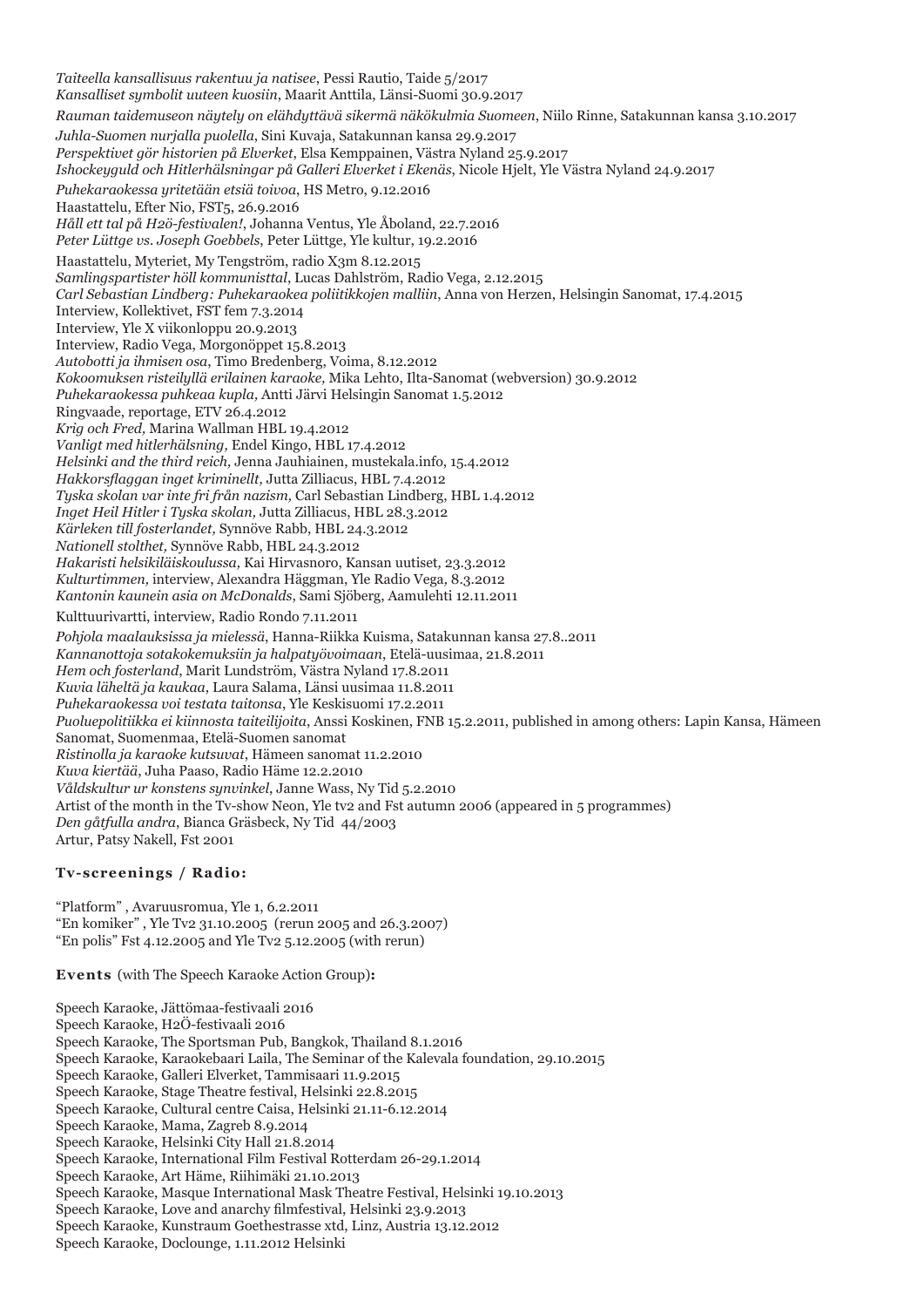Speech Karaoke, Kunstencentrum Vooruit, Ghent, Belgium 5-10.10.2012 Speech Karaoke, Puhe-festivaali, Turku 6.10.2012 Speech Karaoke, Baltic princess, 29.9.2012 Speech Karaoke, Helsingin juhlaviikot, Kansallisteatteri and Kiasma 18-24.8.2012 Speech Karaoke, Kanuti Gildi Saal, Tallinn, Estonia 20-26.4.2012

## **Selected videofestivals / Screenings:**

Arctic Heat - Nordic film festival, Jyväskylä 2014 10th Berlin International Directors Lounge 2014 Helsinki Short Film Festival, Helsingfors, 2013 Festival Internacional de Cortometrajes, Lima, Peru 2013 Video\_dumbo, New York, USA 2013 Flux, Milton Keynes, Great-Britain 2013 Lens Politica, 2012, Helsinki Framework residential, 2012, Aberdeenshire Gomad-festival, 2010, London Video is the only constant, 2010, London Faces-festival, 2008, Karjaa Lens Politica, 2007, Helsinki Black Box (Semifinal) , 2007, Helsinki Millenium Film, 2006, New York Filmfest, 2006, Helsinki Perf06, 2006, Pori

#### **Publications:**

*Korkeemman kaiun saa (catalog), Rauman taidemuseo Backlight 2017 (catalog), Backlight festival Muu for ears 10,* Muu, 2012 (Cd) *Muu for ears 4,* Muu Gallery, 2010 (Cd) *De fetas föreställning*, Schildts, Helsingfors 2003 (short story anthology) *Minna Heikinaho*, (Artist monography) , Helsingfors 2003 (review)

#### **Work as a teacher:**

Kultur i skolan 2011 Helsingfors Arbis 2007-2008 Espoon Kuvataidekoulu, (Espoo Artschool) 2007-2008 Cityfolkhögskolan 2006 Lasten Taide- ja liikuntakoulu Pomppu 2002-2003

## **Works in collections:**

Pro Artibus The finnish Broadcasting company (Yleisradio) Stureplan Oy Private collections in the Uk and Finland

#### **Grants:**

Grants and funding received from:

Oskar Öflunds stiftelse **,** The Swedish Cultural Foundation in Finland (Svenska Kulturfonden),

The city of Helsinki, Alfred Kordelinin yleinen edistys- ja sivistysrahasto, Eugène, Elisabeth och Birgit Nygréns stiftelse, Konstsamfundet, The Finnish-Norwegian Cultural Foundation, The Finnish-Swedish Cultural Foundation (Kulturfonden för Sverige och Finland), The Arts Council of Finland, Nylands nations kulturfond, The Arts council of Uudenmaa, Uudenmaan rahasto, Suomen Kulttuurirahasto, Stina Krooks stiftelse, Svenska Kulturfonden i Björneborg, The Finnish Association of Non-Fiction writers (Suomen Tietokirjailijat), Svenska Folkskolans Vänner, The Arts Council of Finland , Avek, Suomen Taideyhdistys, Grönqvists stiftelse

#### **Commissions of trust**

The board of the Artist's association Muu r.y. 2009-2011 The member selection comittee, Muu r.y. 2009 The board of the Finnish Academy of Fine Arts 2002-2003

### **Memberships**

Av-Arkki